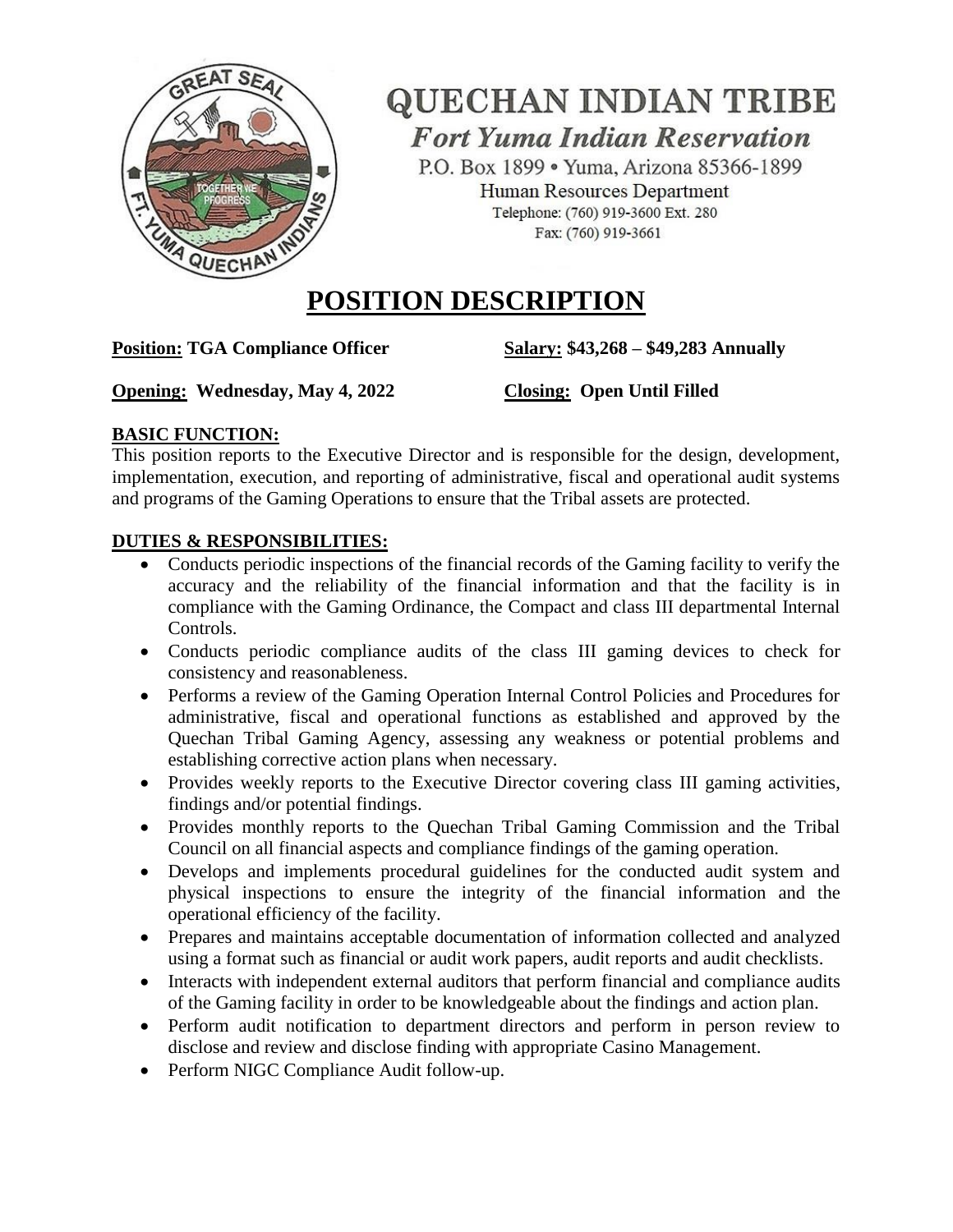- Perform a review of promotions with disposal or distribution issuance tracking of prizes from all major gaming area of the gaming operation for scrutiny of promotion rules, accounting compliance.
- Perform review of exception reports for all computerized cage systems of transaction and unusual occurrences and compliance with Title 31 entries.
- Perform review of Surveillance visitor and repair logs.
- Perform quarterly unannounced currency counter interface test.
- Perform a review of computerized key security system: add, delete and change users access, reports of users access relative to job duties and computerized key security system report for sensitive areas.
- Perform a review and verification of controlled key inventory; made, issued and destroyed.
- Perform review of authorized personnel system software and application program access/permissions.
- Maintains a perpetual inventory and control of all electronic gaming machines, gaming machine software, and other regulated items critical to public game play.
- Shall assist with review and approval of floor plans and surveillance systems.
- Prepare and manage gaming device action requests (AR's) for clear and concise information released to the Inspection staff via the Chief Inspector.
- Assists with quarterly DOJ Electronic Gaming Device Desk Review.
- Oversees the receipt and release of all regulated gaming software, to include, program chips (EPROMS), flash drives or USB software for use by the slot department or table games.
- Assist in the investigation of disputes or complaints pertaining to gaming as instructed by the Executive Director and provide written documentation of findings.
- Assist in the conduct of all aspects of the position within applicable rules and regulations of the Gaming Code of the Quechan Indian Tribe and California Tribal-State Gaming Compact while maintaining strict confidentiality.
- Conduct inspections of all areas of the Tribal Gaming Facility as required.
- Be observant to any physical hazards and acts and/or omissions that would jeopardize the safety of the patrons and the employees.
- Conduct facility inspection of the Gaming Facility to ensure compliance with the Health and Safety Code, Uniform Building Code, Uniform Mechanical code, Uniform Plumbing Code and Uniform Fire Code to ensure public health, welfare and safety of patrons and employees.
- Performs other related duties as assigned.

## **KNOWLEDGE, SKILLS, AND ABILITIES:**

- Knowledge and understand of all forms of Gaming regulated by the Tribal Gaming Agency.
- Knowledge and ability to read, analyze and interpret the Tribal/State Compact, Gaming Codes of the Quechan Indian Tribe, National Indian Gaming Regulations and Gaming Operations Policies and Procedures.
- Knowledge and ability to read financial documents.